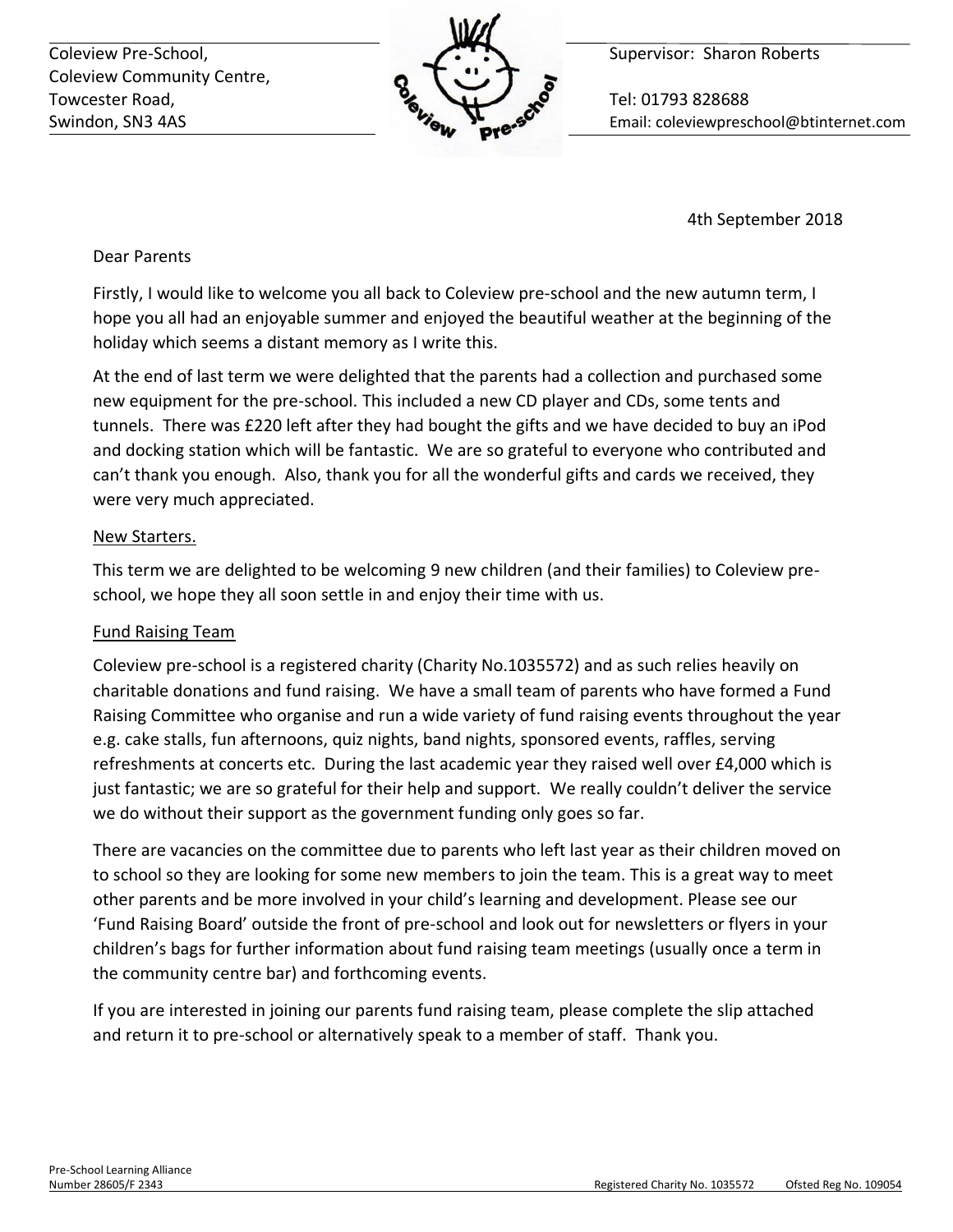## **REMINDERS**

#### Session Times

Morning sessions:  $9.00 \text{ am} - 12.00 \text{ noon}$  Afternoon sessions:  $12.30 \text{ pm} - 3.30 \text{ pm}$ 

Flexi provision (older children only and previously arranged) Monday to Friday: 9.00 am - 2.00pm or 3.00pm

## Contact details

During pre-school sessions it is essential that we can contact parents/carers quickly should the need arise. We would therefore appreciate it if you could inform us immediately if any contact details change. **If you would like to check the current contact details we have for your child please speak to a member of staff.** Thank you.

## Pre-school fees

If you have any queries regarding fees or payments please contact:

## **Lucie Purdy on: 07801 660187 or 01793 828688**

## **Labelling**

Please ensure all children's belongings are labelled clearly with their name to prevent any confusion at the end of sessions. Any items of clothing that are not labelled and not claimed for will be put in the lost property box in the foyer.

#### **Sickness**

If your child is absent from pre-school due to illness, please remember to telephone the pre-school to inform us of this. Please note: - After diarrhoea or vomiting children **must be absent** from preschool for **48hrs** after the last bout of illness.

#### Planned Absences.

If your child is going to be absent from pre-school for any reason other than sickness please complete and sign an absence form preferably in advance. You can find this form on our website and on the noticeboard in the foyer, or please ask a member of staff if you are unable to find onelf you have any questions regarding this please speak to me. Thank you.

#### Sun Protection

We are hoping to enjoy some late summer sunshine this term, should this happen we would appreciate it if you could apply sun protection to your child prior to them coming into pre-school and provide them with a (labelled) sun hat.

If your child does extended hours at pre-school and you would like us to reapply sun protection at lunch time, please provide pre-school with appropriate sun protection (labelled with their name) and complete a consent form (available on our parents noticeboard in the foyer of pre-school). Thank you.